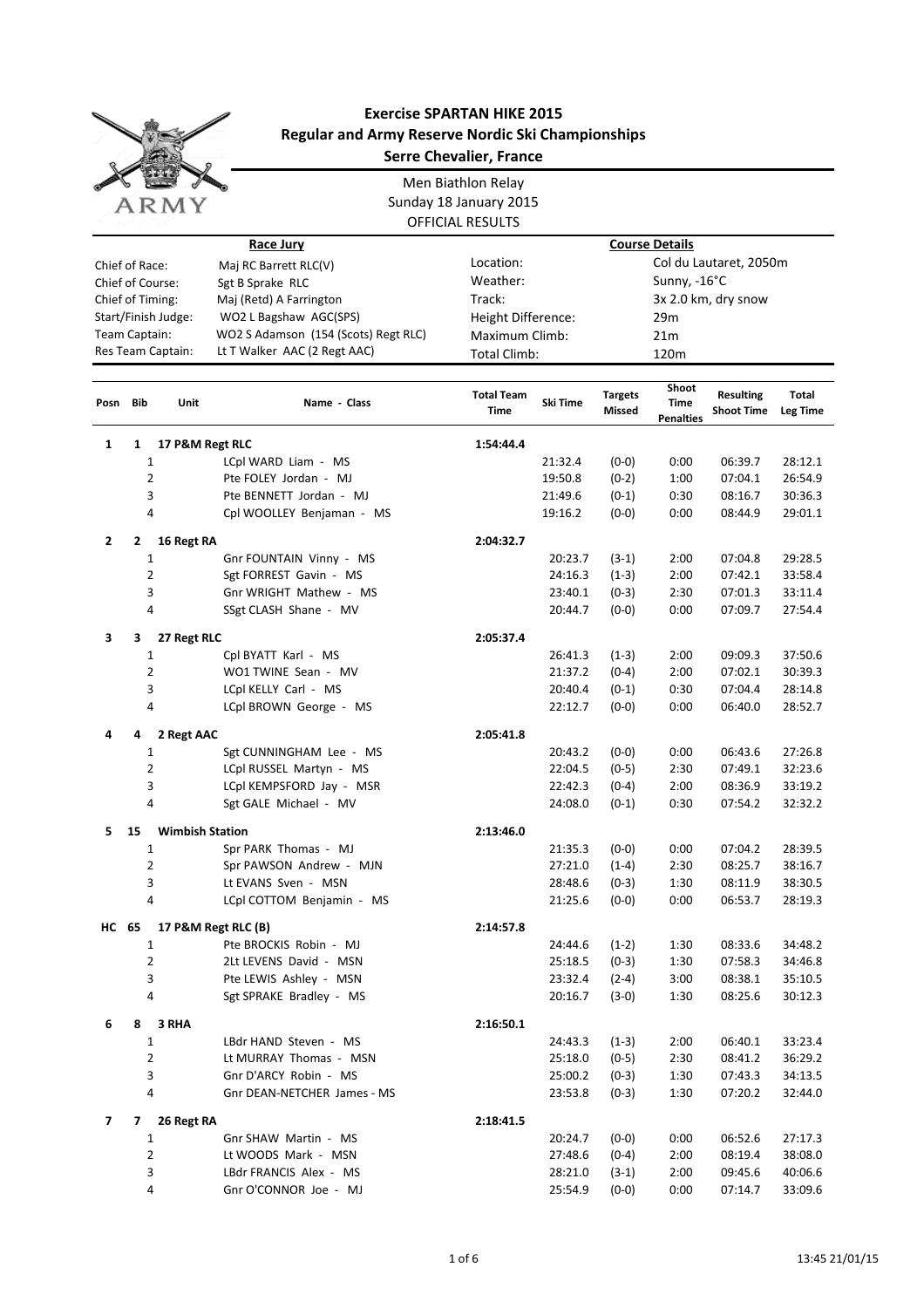| Posn Bib |       | Unit                | Name - Class                                           | <b>Total Team</b><br>Time | Ski Time           | <b>Targets</b><br>Missed | Shoot<br>Time<br><b>Penalties</b> | <b>Resulting</b><br><b>Shoot Time</b> | Total<br><b>Leg Time</b> |
|----------|-------|---------------------|--------------------------------------------------------|---------------------------|--------------------|--------------------------|-----------------------------------|---------------------------------------|--------------------------|
| 8        | 11    | 14 Regt RA          |                                                        | 2:18:57.3                 |                    |                          |                                   |                                       |                          |
|          |       | 1                   | WO2 PATON Paddy - MV                                   |                           | 21:13.9            | $(0-1)$                  | 0:30                              | 07:51.7                               | 29:35.6                  |
|          |       | 2                   | Bdr HALMS Benjamin - MSN                               |                           | 29:13.1            | $(3-1)$                  | 2:00                              | 08:05.5                               | 39:18.6                  |
|          |       | 3                   | Gnr FOALE Dominic - MYN                                |                           | 26:49.8            | $(0-2)$                  | 1:00                              | 07:47.6                               | 35:37.4                  |
|          |       | 4                   | Gnr DOYLE Ronan - MYN                                  |                           | 23:59.5            | $(4-0)$                  | 2:00                              | 08:26.2                               | 34:25.7                  |
| 9        | 5.    | 3 Sig Regt          |                                                        | 2:19:06.9                 |                    |                          |                                   |                                       |                          |
|          |       | 1                   | WO2 CLEMENS Tom - MV                                   |                           | 20:28.7            | $(0-1)$                  | 0:30                              | 07:08.6                               | 28:07.3                  |
|          |       | 2                   | Sgt SWALES Mike - MSN                                  |                           | 26:01.3            | $(1-4)$                  | 2:30                              | 08:45.3                               | 37:16.6                  |
|          |       | 3                   | Maj MOODY Russ - MS                                    |                           | 29:08.1            | $(0-0)$                  | 0:00                              | 09:16.7                               | 38:24.8                  |
|          |       | 4                   | Sig ANTHONY Ross - MJN                                 |                           | 24:37.5            | $(2-3)$                  | 2:30                              | 08:10.7                               | 35:18.2                  |
|          |       |                     |                                                        |                           |                    |                          |                                   |                                       |                          |
| 10       | 9     | 39 Engr Regt<br>1   |                                                        | 2:20:30.1                 |                    |                          |                                   |                                       |                          |
|          |       | 2                   | Spr CHAMBERS Matt - MJ<br>Spr BELLAMY Kiefer - MJ      |                           | 20:52.8<br>28:34.4 | $(0-1)$<br>$(0-1)$       | 0:30<br>0:30                      | 07:55.6<br>08:09.5                    | 29:18.4<br>37:13.9       |
|          |       | 3                   | LCpl AULD Shane - MSN                                  |                           | 27:32.3            | $(2-2)$                  | 2:00                              | 09:04.2                               | 38:36.5                  |
|          |       | 4                   | Lt BARRETT Alex - MSN                                  |                           | 26:47.3            | $(0-2)$                  | 1:00                              | 07:34.0                               | 35:21.3                  |
|          |       |                     |                                                        |                           |                    |                          |                                   |                                       |                          |
| 11 10    |       | 47 Regt RA          |                                                        | 2:21:36.1                 |                    |                          |                                   |                                       |                          |
|          |       | 1                   | SSgt CHUDLEY Robert - MS                               |                           | 20:35.9            | $(2-1)$                  | 1:30                              | 07:02.7                               | 29:08.6                  |
|          |       | 2                   | Gnr ACKROYD Steven - MSN                               |                           | 29:45.2            | $(0-1)$                  | 0:30                              | 07:56.2                               | 38:11.4                  |
|          |       | 3                   | LBdr CLARKE Georgie - MS                               |                           | 29:34.9            | $(2-3)$                  | 2:30                              | 08:11.3                               | 40:16.2                  |
|          |       | 4                   | Bdr DEMPSTER Daniel - MS                               |                           | 26:09.4            | $(0-0)$                  | 0:00                              | 07:50.5                               | 33:59.9                  |
| 12       | 6     | 154 (Scot) Regt RLC |                                                        | 2:22:20.9                 |                    |                          |                                   |                                       |                          |
|          |       | 1                   | Pte SINCLAIR Brian - MSNR                              |                           | 31:03.3            | $(5-5)$                  | 5:00                              | 07:39.7                               | 43:43.0                  |
|          |       | 2                   | WO2 ADAMSON Sandy - MV                                 |                           | 27:45.3            | $(1-0)$                  | 0:30                              | 08:03.2                               | 36:18.5                  |
|          |       | 3                   | Cpl CASSIDY Scott - MS                                 |                           | 20:44.1            | $(0-0)$                  | 0:00                              | 06:35.6                               | 27:19.7                  |
|          |       | 4                   | Pte O'DONNELL Marc - MJR                               |                           | 26:12.1            | $(1-1)$                  | 1:00                              | 07:47.6                               | 34:59.7                  |
| 13       | 20    | 5 FS Regt REME      |                                                        | 2:26:57.6                 |                    |                          |                                   |                                       |                          |
|          |       | 1                   | LCpl REASON Dean - MS                                  |                           | 29:46.1            | $(0-2)$                  | 1:00                              | 07:26.3                               | 38:12.4                  |
|          |       | 2                   | WO1 CONSTANTINOU Phil - MV                             |                           | 24:21.2            | $(1-4)$                  | 2:30                              | 07:49.7                               | 34:40.9                  |
|          |       | 3                   | LCpl BARON Ian - MS                                    |                           | 26:52.6            | $(1-0)$                  | 0:30                              | 09:41.7                               | 37:04.3                  |
|          |       | 4                   | Cfn BLUNT Will - MSN                                   |                           | 26:00.9            | $(3-4)$                  | 3:30                              | 07:29.1                               | 37:00.0                  |
| 14       | 24    | 35 Engr Regt        |                                                        | 2:29:24.7                 |                    |                          |                                   |                                       |                          |
|          |       | 1                   | Capt ROBINSON Rupert - MS                              |                           | 27:48.7            | $(0-0)$                  | 0:00                              | 07:24.0                               | 35:12.7                  |
|          |       | 2                   | Spr FITZGERALD Dominic - MSN                           |                           | 28:54.6            | $(0-0)$                  | 0:00                              | 07:15.1                               | 36:09.7                  |
|          |       | 3                   | Spr BATESON Chris - MSN                                |                           | 31:56.7            | $(1-4)$                  | 2:30                              | 07:44.6                               | 42:11.3                  |
|          |       | 4                   | Spr BORNER Sean - MS                                   |                           | 26:41.0            | $(0-2)$                  | 1:00                              | 08:10.0                               | 35:51.0                  |
|          | 15 12 | 21 Engr Regt        |                                                        | 2:29:55.4                 |                    |                          |                                   |                                       |                          |
|          |       | 1                   | Spr GARNHAM Kyle - MS                                  |                           | 28:34.9            | $(2-3)$                  | 2:30                              | 07:39.0                               | 38:43.9                  |
|          |       | $\overline{2}$      | Spr SPURREL Steve - MSN                                |                           | 31:02.4            | $(3-3)$                  | 3:00                              | 08:11.4                               | 42:13.8                  |
|          |       | 3                   | LCpl OVER Rick - MSN                                   |                           | 24:29.5            | $(4-4)$                  | 4:00                              | 07:51.5                               | 36:21.0                  |
|          |       | 4                   | LCpl CURRY Alec - MS                                   |                           | 22:02.4            | $(0-5)$                  | 2:30                              | 08:04.3                               | 32:36.7                  |
| 16 13    |       | 7 Para RHA          |                                                        | 2:31:11.5                 |                    |                          |                                   |                                       |                          |
|          |       | 1                   | Lt CLARK Richard - MSN                                 |                           | 25:23.5            | $(0-2)$                  | 1:00                              | 07:32.4                               | 33:55.9                  |
|          |       | 2                   | Bdr JACKSON Aaron - MSN                                |                           | 29:34.4            | $(1-0)$                  | 0:30                              | 08:27.4                               | 38:31.8                  |
|          |       | 3                   | Gnr PHIPPS Tom - MJN                                   |                           | 27:34.2            | $(4-5)$                  | 4:30                              | 08:38.4                               | 40:42.6                  |
|          |       | 4                   | Gnr FRYER Campbell - MYN                               |                           | 27:08.9            | $(1-2)$                  | 1:30                              | 09:22.3                               | 38:01.2                  |
|          |       |                     |                                                        |                           |                    |                          |                                   |                                       |                          |
|          | 17 14 | 29 Cdo Regt RA      |                                                        | 2:33:53.0                 |                    |                          |                                   |                                       |                          |
|          |       | 1<br>2              | Sgt TWIGGE Gareth - MS<br>Gnr PRODBURY Timothy - MSN   |                           | 26:16.6<br>29:37.3 | $(1-1)$<br>$(2-4)$       | 1:00<br>3:00                      | 08:52.9<br>08:31.4                    | 36:09.5                  |
|          |       | 3                   |                                                        |                           |                    |                          |                                   |                                       | 41:08.7                  |
|          |       | 4                   | Gnr GALLAGHER Harrison - MSN<br>Lt ROBINSON Luke - MSN |                           | 30:58.5<br>24:18.3 | $(3-2)$<br>$(0-2)$       | 2:30<br>1:00                      | 09:26.3<br>08:21.7                    | 42:54.8<br>33:40.0       |
|          |       |                     |                                                        |                           |                    |                          |                                   |                                       |                          |
| 18 17    |       | 19 Regt RA          |                                                        | 2:34:23.5                 |                    |                          |                                   |                                       |                          |
|          |       | 1                   | Lt HUNT Lee - MS                                       |                           | 31:06.8            | $(0-1)$                  | 0:30                              | 08:16.8                               | 39:53.6                  |
|          |       | 2                   | LBdr KNIGHT Greig - MSN                                |                           | 27:37.1            | $(2-0)$                  | 1:00                              | 09:00.9                               | 37:38.0                  |
|          |       | 3<br>4              | Gnr TEMOTEO Samarone - MS                              |                           | 30:45.4<br>26:26.0 | $(0-0)$                  | 0:00<br>2:00                      | 08:57.7                               | 39:43.1                  |
|          |       |                     | Gnr AVISON Aaron - MJ                                  |                           |                    | $(0-4)$                  |                                   | 08:42.8                               | 37:08.8                  |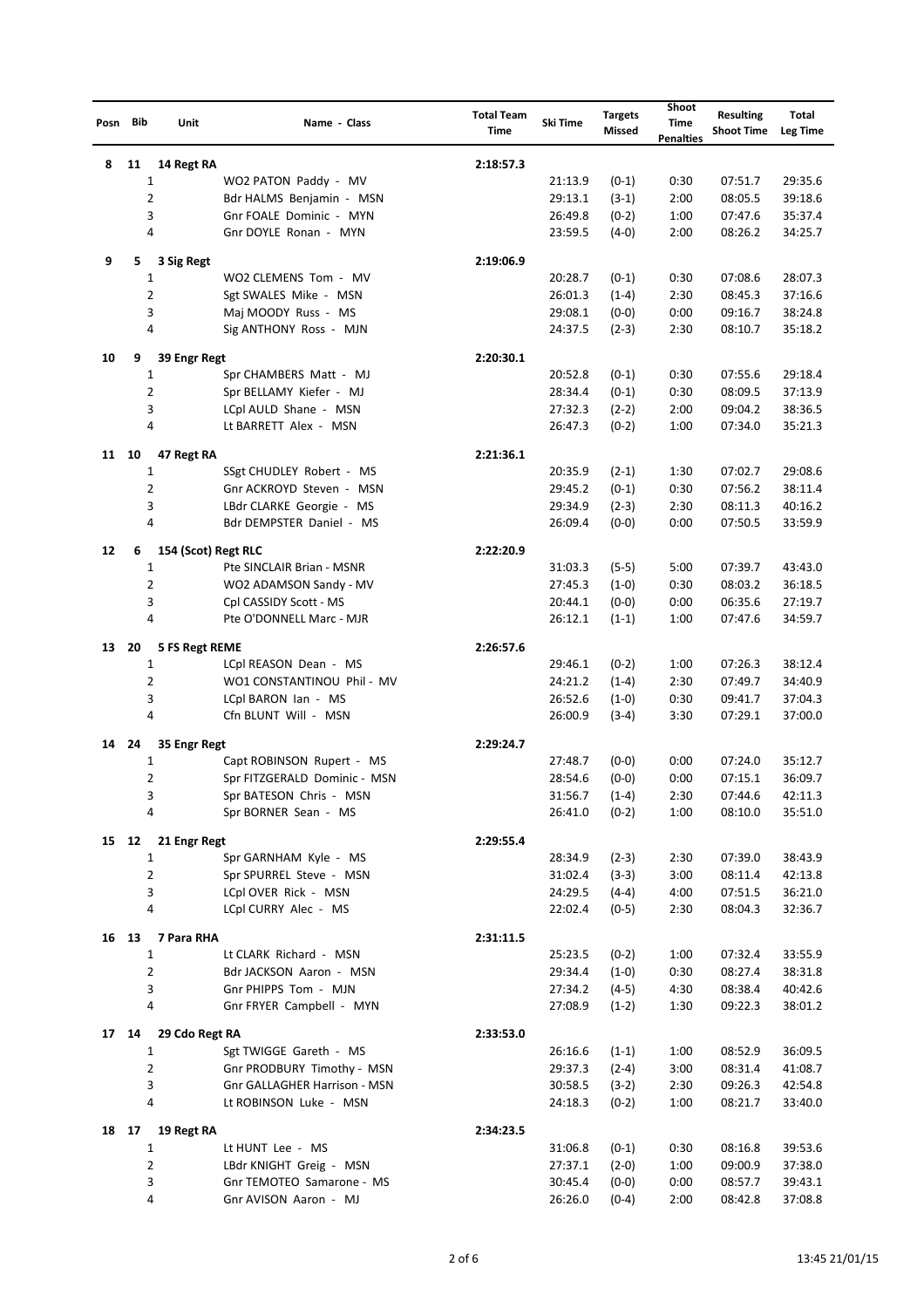| Posn Bib     |      | Unit                | Name - Class                                           | <b>Total Team</b><br>Time | Ski Time           | <b>Targets</b><br>Missed | Shoot<br>Time<br><b>Penalties</b> | <b>Resulting</b><br><b>Shoot Time</b> | Total<br>Leg Time  |
|--------------|------|---------------------|--------------------------------------------------------|---------------------------|--------------------|--------------------------|-----------------------------------|---------------------------------------|--------------------|
| 19           | 18   | 1 RHA               |                                                        | 2:38:00.5                 |                    |                          |                                   |                                       |                    |
|              |      | 1                   | SSgt HALL Kevin - MV                                   |                           | 27:00.9            | $(3-1)$                  | 2:00                              | 09:08.5                               | 38:09.4            |
|              |      | 2                   | Bdr HART David - MV                                    |                           | 31:39.1            | $(2-4)$                  | 3:00                              | 08:35.0                               | 43:14.1            |
|              |      | 3                   | Gnr VAN WYK Jaen - MSN                                 |                           | 28:25.5            | $(2-3)$                  | 2:30                              | 09:10.0                               | 40:05.5            |
|              |      | 4                   | Lt INGRAM Barnaby - MSN                                |                           | 25:59.3            | $(2-0)$                  | 1:00                              | 09:32.2                               | 36:31.5            |
| 20           | 31   | <b>OUOTC</b>        |                                                        | 2:38:41.6                 |                    |                          |                                   |                                       |                    |
|              |      | $\mathbf{1}$        | JUO GRAVES Alistair - MSN                              |                           | 26:32.6            | $(0-3)$                  | 1:30                              | 09:03.9                               | 37:06.5            |
|              |      | 2                   | OCdt NAZIR Taha - MYNY                                 |                           | 32:56.0            | $(0-0)$                  | 0:00                              | 08:29.8                               | 41:25.8            |
|              |      | 3                   | OCdt FEE Ashley - MJNR                                 |                           | 32:20.1            | $(0-2)$                  | 1:00                              | 07:59.9                               | 41:20.0            |
|              |      | 4                   | OCdt ROGERS Harry - MSNR                               |                           | 28:32.4            | $(0-4)$                  | 2:00                              | 08:16.9                               | 38:49.3            |
| HC 68        |      | 22 Sig Regt/2 AAC   |                                                        | 2:39:29.4                 |                    |                          |                                   |                                       |                    |
|              |      | 1                   | ATpr GRIFFIN Gareth - MJN                              |                           | 24:22.9            | $(5-2)$                  | 3:30                              | 07:36.7                               | 35:29.6            |
|              |      | 2                   | Pte CRANKSHAW BRAD - MYN                               |                           | 32:01.1            | $(2-0)$                  | 1:00                              | 07:40.5                               | 40:41.6            |
|              |      | 3                   | Pte HENCHCLIFFE SAM - MJN                              |                           | 36:55.4            | $(1-4)$                  | 2:30                              | 07:49.5                               | 47:14.9            |
|              |      | 4                   | ATpr RYAN John - MJN                                   |                           | 25:17.4            | $(2-2)$                  | 2:00                              | 08:45.9                               | 36:03.3            |
| 21 21        |      |                     | 23 Engr Regt (Air Asslt)                               | 2:39:01.2                 |                    |                          |                                   |                                       |                    |
|              |      | 1                   | Pte JOHNSTONE Andrew - MJN                             |                           | 30:15.4            | $(3-3)$                  | 3:00                              | 07:35.7                               | 40:51.1            |
|              |      | 2                   | Pte SMITH Paul - MSN                                   |                           | 33:57.7            | $(0-3)$                  | 1:30                              | 07:57.2                               | 43:24.9            |
|              |      | 3                   | LCpl ROBERTS Gareth - MSN                              |                           | 28:30.7            | $(3-3)$                  | 3:00                              | 08:06.9                               | 39:37.6            |
|              |      | 4                   | Lt LISTER Jeff - MSN                                   |                           | 25:40.5            | $(0-4)$                  | 2:00                              | 07:27.1                               | 35:07.6            |
| 22           | - 26 | 22 Engr Regt        |                                                        | 2:39:58.5                 |                    |                          |                                   |                                       |                    |
|              |      | 1                   | LCpl PIERCE Shaun - MSN                                |                           | 29:27.0            | $(2-2)$                  | 2:00                              | 07:56.5                               | 39:23.5            |
|              |      | 2                   | Lt WESTON Simon - MSN                                  |                           | 29:33.0            | $(4-3)$                  | 3:30                              | 08:34.3                               | 41:37.3            |
|              |      | 3                   | LCpl EVANS Mark - MSN                                  |                           | 28:21.7            | $(4-3)$                  | 3:30                              | 08:57.9                               | 40:49.6            |
|              |      | 4                   | LCpl JOHN Nicholas - MSN                               |                           | 28:56.9            | $(2-2)$                  | 2:00                              | 07:11.2                               | 38:08.1            |
| 23           | 29   | 9 Regt RLC          |                                                        | 2:40:37.7                 |                    |                          |                                   |                                       |                    |
|              |      | 1                   | Pte WILLIAMS Graham - MS                               |                           | 29:54.7            | $(2-4)$                  | 3:00                              | 08:33.9                               | 41:28.6            |
|              |      | 2                   | LCpl NICHOLAS Craig - MSN                              |                           | 32:10.8            | $(0-2)$                  | 1:00                              | 09:07.7                               | 42:18.5            |
|              |      | 3                   | Lt COVINGTON Nick - MSN                                |                           | 29:06.1            | $(0-3)$                  | 1:30                              | 09:30.0                               | 40:06.1            |
|              |      | 4                   | Pte BARNES Graham - MS                                 |                           | 26:21.4            | $(0-4)$                  | 2:00                              | 08:23.1                               | 36:44.5            |
|              |      |                     |                                                        |                           |                    |                          |                                   |                                       |                    |
| <b>HC</b> 72 |      | 3 RHA/26 Regt RA    |                                                        | 2:43:22.2                 |                    |                          |                                   |                                       |                    |
|              |      | 1<br>2              | Gnr JENNINGS Reece - MSN                               |                           | 29:19.7            | $(3-1)$                  | 2:00                              | 09:00.4                               | 40:20.1            |
|              |      | 3                   | LBdr WORDEN Kristian - MSN<br>LBdr STEWART James - MJN |                           | 30:13.4<br>30:37.2 | $(1-3)$<br>$(3-2)$       | 2:00<br>2:30                      | 08:58.7<br>08:01.6                    | 41:12.1<br>41:08.8 |
|              |      | 4                   | Gnr VEEVERS Mike - MSN                                 |                           | 30:11.2            | $(1-2)$                  | 1:30                              | 09:00.0                               | 40:41.2            |
|              |      |                     |                                                        |                           |                    |                          |                                   |                                       |                    |
| 24 16        |      | 5 Regt RA           |                                                        | 2:42:33.7                 |                    |                          |                                   |                                       |                    |
|              |      | 1<br>$\overline{2}$ | Cpl RATHBAND Matthew - MS                              |                           | 28:31.8            | $(1-3)$                  | 2:00                              | 08:27.2                               | 38:59.0            |
|              |      | 3                   | LBdr PEARSON Nigal - MVN                               |                           | 31:49.3            | $(2-3)$                  | 2:30                              | 09:48.3                               | 44:07.6            |
|              |      | 4                   | Gnr MORGAN Josh - MJN<br>LBdr MOYNES Alex - MSN        |                           | 28:09.1<br>27:53.6 | $(3-1)$<br>$(3-3)$       | 2:00<br>3:00                      | 09:57.2<br>08:27.2                    | 40:06.3<br>39:20.8 |
|              |      |                     |                                                        |                           |                    |                          |                                   |                                       |                    |
| 25 19        |      | 33 Fd Hosp          |                                                        | 2:44:29.8                 |                    |                          |                                   |                                       |                    |
|              |      | 1                   | Pte JARVIS Chris - MS                                  |                           | 29:59.2            | $(3-3)$                  | 3:00                              | 08:54.0                               | 41:53.2            |
|              |      | 2                   | Pte SLOAN Thomas - MSN                                 |                           | 35:44.6            | $(4-1)$                  | 2:30                              | 08:57.3                               | 47:11.9            |
|              |      | 3                   | Pte BUTTLE Samuel - MS                                 |                           | 29:08.6            | $(1-0)$                  | 0:30                              | 09:01.0                               | 38:39.6            |
|              |      | 4                   | Sgt CERQUA Justin - MV                                 |                           | 24:34.8            | $(1-4)$                  | 2:30                              | 09:40.3                               | 36:45.1            |
| 26 22        |      | 12 Regt RA          |                                                        | 2:44:59.5                 |                    |                          |                                   |                                       |                    |
|              |      | 1                   | Bdr RAYNOR Andy - MS                                   |                           | 23:50.0            | $(2-4)$                  | 3:00                              | 07:27.7                               | 34:17.7            |
|              |      | 2                   | Lt WALLEY James - MSN                                  |                           | 31:32.6            | $(4-5)$                  | 4:30                              | 07:55.3                               | 43:57.9            |
|              |      | 3                   | Bdr PORTER Graham - MSN                                |                           | 32:04.1            | $(5-1)$                  | 3:00                              | 08:27.4                               | 43:31.5            |
|              |      | 4                   | Gnr SUTTON Dean - MJN                                  |                           | 30:07.5            | $(4-5)$                  | 4:30                              | 08:34.9                               | 43:12.4            |
| HC 67        |      | 21/35/39 Engr Regts |                                                        | 2:45:58.4                 |                    |                          |                                   |                                       |                    |
|              |      | 1                   | Lt KNOOP Laurence - MSN                                |                           | 30:24.3            | $(4-3)$                  | 3:30                              | 08:37.4                               | 42:31.7            |
|              |      | 2                   | LCpl HONEY Francis - MSN                               |                           | 31:14.8            | $(0-2)$                  | 1:00                              | 08:34.0                               | 40:48.8            |
|              |      | 3                   | LCpl HAYTO Chris - MSN                                 |                           | 29:59.3            | $(3-3)$                  | 3:00                              | 09:01.6                               | 42:00.9            |
|              |      | 4                   | Spr MCALEAVEY Kieran - MS                              |                           | 29:00.1            | $(3-2)$                  | 2:30                              | 09:06.9                               | 40:37.0            |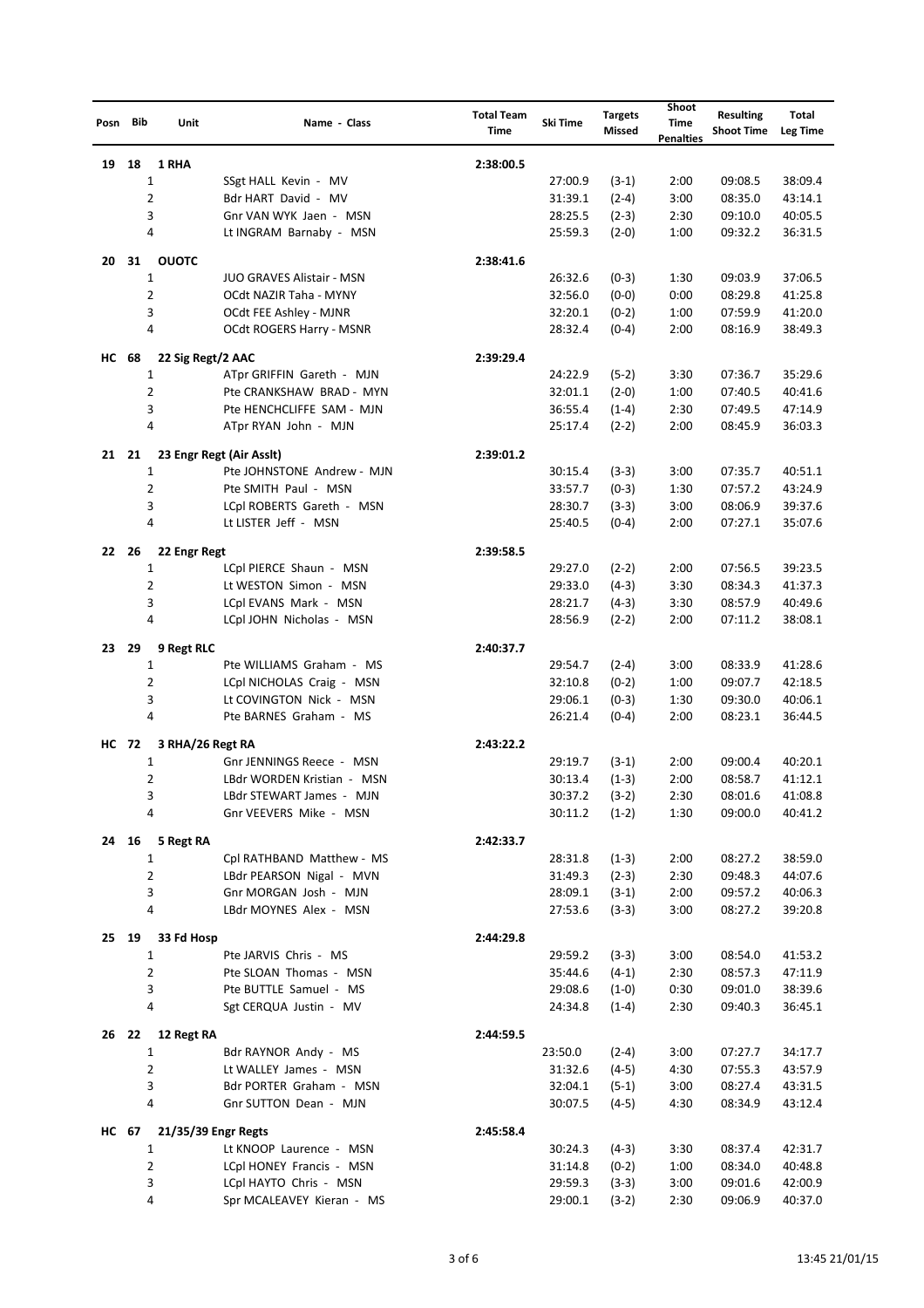| Posn Bib      |    | Unit             | Name - Class                                        | <b>Total Team</b><br><b>Time</b> | Ski Time           | <b>Targets</b><br>Missed | Shoot<br>Time<br><b>Penalties</b> | <b>Resulting</b><br><b>Shoot Time</b> | Total<br><b>Leg Time</b> |
|---------------|----|------------------|-----------------------------------------------------|----------------------------------|--------------------|--------------------------|-----------------------------------|---------------------------------------|--------------------------|
| 26            | 27 |                  | 13 Air Asslt RLC                                    | 2:46:41.4                        |                    |                          |                                   |                                       |                          |
|               |    | 1                | WO2 HENSBEST Chris - MV                             |                                  | 28:39.5            | $(4-3)$                  | 3:30                              | 08:08.6                               | 40:18.1                  |
|               |    | 2                | 2Lt PARSONS Chris - MS                              |                                  | 29:14.2            | $(5-3)$                  | 4:00                              | 07:39.7                               | 40:53.9                  |
|               |    | 3                | Pte SANDERSON Jamie - MS                            |                                  | 29:58.6            | $(2-3)$                  | 2:30                              | 09:07.5                               | 41:36.1                  |
|               |    | 4                | Pte WHINCUP Mathew - MSN                            |                                  | 32:02.0            | $(4-4)$                  | 4:00                              | 07:51.3                               | 43:53.3                  |
| HC 71         |    |                  | 29 Cdo/5 Regts RA                                   | 2:46:47.1                        |                    |                          |                                   |                                       |                          |
|               |    | $\mathbf{1}$     | Sgt EASTMOND Gordon - MSN                           |                                  | 29:18.3            | $(2-3)$                  | 2:30                              | 09:04.0                               | 40:52.3                  |
|               |    | 2                | Gnr FLOWER Andrew - MSN                             |                                  | 33:48.2            | $(1-4)$                  | 2:30                              | 09:13.1                               | 45:31.3                  |
|               |    | 3                | LBdr BRINDLEY-SLATER Tom - MSN                      |                                  | 30:48.8            | $(4-4)$                  | 4:00                              | 07:55.6                               | 42:44.4                  |
|               |    | 4                | Gnr MILLER Ellis - MJN                              |                                  | 28:16.0            | $(2-0)$                  | 1:00                              | 08:23.1                               | 37:39.1                  |
| 27 25         |    | 22 Sig Regt      |                                                     | 2:52:35.6                        |                    |                          |                                   |                                       |                          |
|               |    | 1                | Sgt MCGHEE Dave - MSN                               |                                  | 30:52.1            | $(5-5)$                  | 5:00                              | 06:30.7                               | 42:22.8                  |
|               |    | 2                | Lt IRONS Dave - MS                                  |                                  | 31:47.3            | $(3-3)$                  | 3:00                              | 08:26.2                               | 43:13.5                  |
|               |    | 3                | Pte WATSON Chris - MSN                              |                                  | 34:31.0            | $(3-5)$                  | 4:00                              | 08:45.2                               | 47:16.2                  |
|               |    | 4                | LCpl FEARN Liam - MS                                |                                  | 27:55.4            | $(4-3)$                  | 3:30                              | 08:17.7                               | 39:43.1                  |
| 28            | 30 |                  | <b>6 Armd CS Bn REME</b>                            | 2:53:40.5                        |                    |                          |                                   |                                       |                          |
|               |    | 1                | Cfn DOLBY Alfie - MS                                |                                  | 31:43.0            | $(3-5)$                  | 4:00                              | 07:32.2                               | 43:15.2                  |
|               |    | $\overline{2}$   | Cfn MORRIS Steven - MSN                             |                                  | 34:06.2            | $(2-1)$                  | 1:30                              | 08:30.2                               | 44:06.4                  |
|               |    | 3                | Cfn WELTON Ross - MSN                               |                                  | 32:46.1            | $(3-4)$                  | 3:30                              | 08:09.3                               | 44:25.4                  |
|               |    | 4                | Lt LAWSON Joe - MS                                  |                                  | 31:41.8            | $(0-5)$                  | 2:30                              | 07:41.7                               | 41:53.5                  |
|               |    |                  |                                                     |                                  |                    |                          |                                   |                                       |                          |
| 29            | 28 | 29 Regt RLC<br>1 | LCpl HOWES James - MS                               | 2:53:55.1                        | 25:23.1            | $(2-3)$                  | 2:30                              | 07:43.0                               | 35:36.1                  |
|               |    | 2                | Pte SPARK Joseph - MSN                              |                                  | 33:32.5            | $(4-5)$                  | 4:30                              | 11:25.5                               | 49:28.0                  |
|               |    | 3                | Lt DOUGLAS Will - MSN                               |                                  | 34:11.4            | $(3-3)$                  | 3:00                              | 09:15.7                               | 46:27.1                  |
|               |    | 4                | LCpl SMART Matt - MSN                               |                                  | 31:22.7            | $(1-4)$                  | 2:30                              | 08:31.2                               | 42:23.9                  |
|               |    |                  |                                                     |                                  |                    |                          |                                   |                                       |                          |
| HC 69         |    |                  | 22 Engr Regt/Wimbish Station                        | 3:00:35.1                        |                    |                          |                                   |                                       |                          |
|               |    | 1                | Spr GILLS Peter - MJN                               |                                  | 36:48.1            | $(3-0)$                  | 1:30                              | 07:43.0                               | 46:01.1                  |
|               |    | 2                | LCpl STUBBS Adam - MSN                              |                                  | 32:52.6            | $(3-2)$                  | 2:30                              | 07:50.6                               | 43:13.2                  |
|               |    | 3<br>4           | LCpl MURRAY Michael - MSN<br>Spr O'REILLY Sam - MJN |                                  | 36:21.6<br>33:07.5 | $(1-2)$<br>$(2-4)$       | 1:30<br>3:00                      | 08:34.3<br>08:47.4                    | 46:25.9<br>44:54.9       |
|               |    |                  |                                                     |                                  |                    |                          |                                   |                                       |                          |
| 30            | 35 | 3 CS Regt RLC    |                                                     | 3:04:39.6                        |                    |                          |                                   |                                       |                          |
|               |    | 1                | Pte CUNDY Jack - MS                                 |                                  | 29:28.5            | $(3-2)$                  | 2:30                              | 07:45.5                               | 39:44.0                  |
|               |    | 2                | Lt DRAPER Robert - MSN                              |                                  | 32:58.5            | $(3-1)$                  | 2:00                              | 11:43.9                               | 46:42.4                  |
|               |    | 3                | Pte WILLIAMS George - MSN                           |                                  | 38:18.4            | $(4-3)$                  | 3:30                              | 08:51.3                               | 50:39.7                  |
|               |    | 4                | Pte FERGUSON Brian - MS                             |                                  | 35:16.1            | $(3-4)$                  | 3:30                              | 08:47.4                               | 47:33.5                  |
| 31 33         |    |                  | 5 Armd Med Regt                                     | 3:05:17.1                        |                    |                          |                                   |                                       |                          |
|               |    | 1                | Pte WALLACE Rory - MSN                              |                                  | 29:41.9            | $(4-4)$                  | 4:00                              | 08:12.0                               | 41:53.9                  |
|               |    | $\overline{2}$   | Cpl SCOTT Andrew - MSN                              |                                  | 35:28.0            | $(1-2)$                  | 1:30                              | 09:18.3                               | 46:16.3                  |
|               |    | 3                | Pte GRUNDY Declan - MSN                             |                                  | 33:21.4            | $(3-4)$                  | 3:30                              | 08:02.9                               | 44:54.3                  |
|               |    | 4                | Sgt KEOHANE Scott - MSN                             |                                  | 39:42.6            | $(3-4)$                  | 3:30                              | 09:00.0                               | 52:12.6                  |
| <b>HC 70</b>  |    | 27/3 Regts RLC   |                                                     | 3:07:00.9                        |                    |                          |                                   |                                       |                          |
|               |    | 1                | LCpl HIRST Marcus - MSN                             |                                  | 28:19.7            | $(0-1)$                  | 0:30                              | 07:49.9                               | 36:39.6                  |
|               |    | 2                | Lt FURLONG Terry - MSN                              |                                  | 29:11.6            | $(0-1)$                  | 0:30                              | 08:56.6                               | 38:38.2                  |
|               |    | 3                | Pte HARRIS Jamie - MSN                              |                                  | 41:42.7            | $(5-5)$                  | 5:00                              | 08:55.7                               | 55:38.4                  |
|               |    | 4                | Pte HOPKIN Stafford - MSN                           |                                  | 42:11.0            | $(5-4)$                  | 4:30                              | 09:23.7                               | 56:04.7                  |
| 32 32         |    | <b>HAC</b>       |                                                     | 3:27:02.7                        |                    |                          |                                   |                                       |                          |
|               |    | 1                | Gnr WEBB Adam - MSN                                 |                                  | 39:08.0            | $(2-5)$                  | 3:30                              | 08:17.6                               | 50:55.6                  |
|               |    | 2                | Gnr HOOD Ross - MSN                                 |                                  | 32:57.6            | $(4-5)$                  | 4:30                              | 09:36.3                               | 47:03.9                  |
|               |    | 3                | Gnr PORTER Simon - MSN                              |                                  | 37:09.2            | $(4-3)$                  | 3:30                              | 09:44.1                               | 50:23.3                  |
|               |    | 4                | Lt KAYE Laurence - MSNR                             |                                  | 47:15.2            | $(3-2)$                  | 2:30                              | 08:54.7                               | 58:39.9                  |
| <b>DNF 22</b> |    | 12 Regt RA       |                                                     | 2:44:59.5                        |                    |                          |                                   |                                       |                          |
|               |    | 1                | Bdr RAYNOR Andy - MS                                |                                  | 23:50.0            | $(2-4)$                  | 3:00                              | 07:27.7                               | 34:17.7                  |
|               |    | 2                | Lt WALLEY James - MSN                               |                                  | 31:32.6            | $(4-5)$                  | 4:30                              | 07:55.3                               | 43:57.9                  |
|               |    | 3                | Bdr PORTER Graham - MSN                             |                                  | 32:04.1            | $(5-1)$                  | 3:00                              | 08:27.4                               | 43:31.5                  |
|               |    | 4                | Gnr SUTTON Dean - MJN                               |                                  | 30:07.5            | $(4-5)$                  | 4:30                              | 08:34.9                               | 43:12.4                  |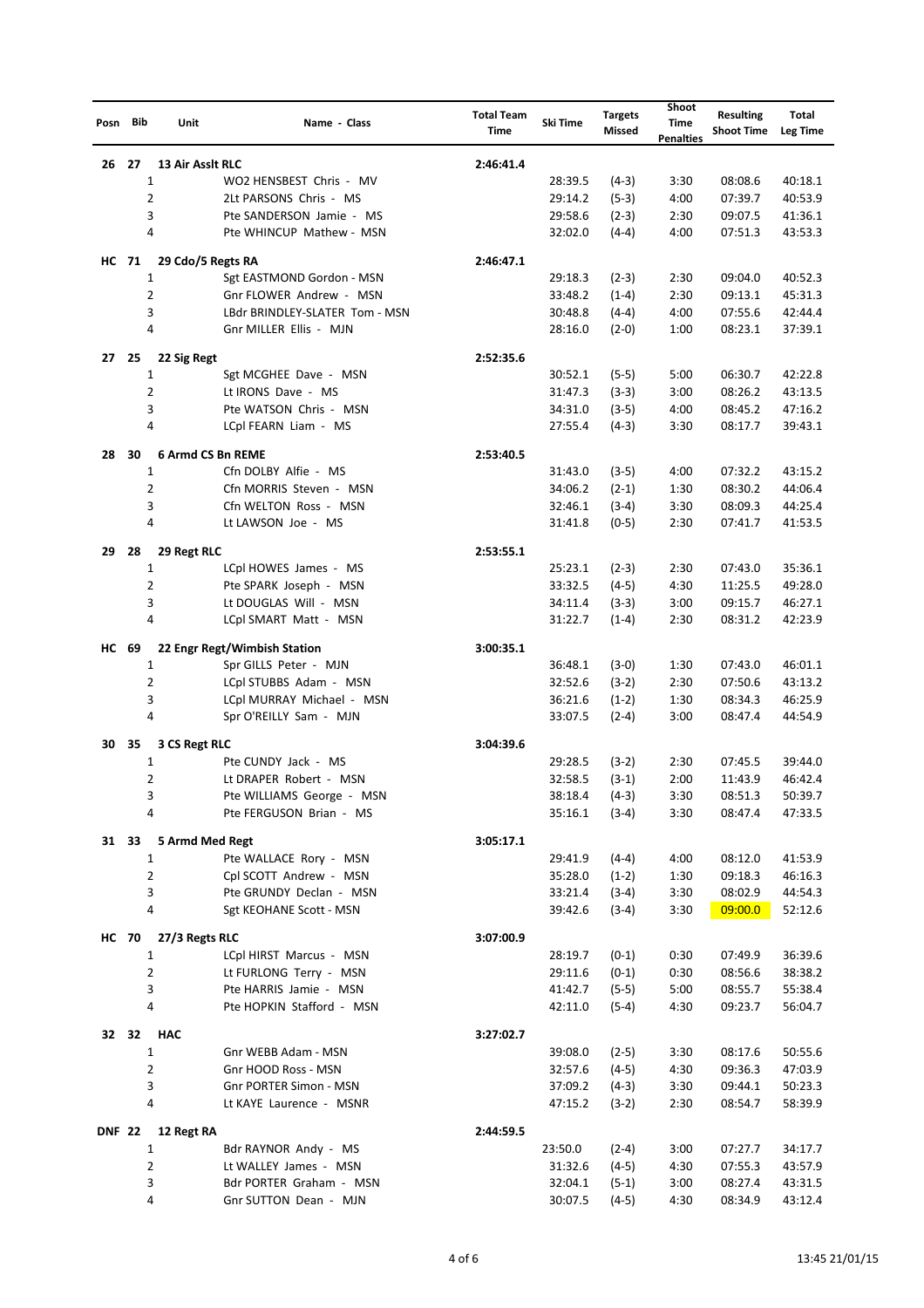| Posn Bib      | Unit                            | Name - Class                                           | <b>Total Team</b><br><b>Time</b> | Ski Time           | <b>Targets</b><br><b>Missed</b> | Shoot<br><b>Time</b><br><b>Penalties</b> | <b>Resulting</b><br><b>Shoot Time</b> | Total<br><b>Leg Time</b> |
|---------------|---------------------------------|--------------------------------------------------------|----------------------------------|--------------------|---------------------------------|------------------------------------------|---------------------------------------|--------------------------|
| <b>DNF 23</b> | 32 Regt RA                      |                                                        | <b>DNF</b>                       |                    |                                 |                                          |                                       |                          |
|               | 1                               | Gnr GRIFFTHS Morgan - MS                               |                                  | 23:50.0            | $(1-1)$                         | 1:00                                     | 07:58.3                               | 32:48.3                  |
|               | $\overline{2}$                  | Gnr MCPHIE Jamie - MSN                                 |                                  | 37:21.3            | $(4-3)$                         | 3:30                                     | 08:18.8                               | 49:10.1                  |
|               | 3<br>4                          | Lt GORDON Jez - MS                                     |                                  | 30:28.6            | $(3-2)$                         | 2:30                                     | 09:10.2                               | 42:08.8                  |
|               |                                 |                                                        |                                  |                    |                                 |                                          |                                       |                          |
| <b>DNF 74</b> | OUOTC/HAC                       |                                                        | <b>DNF</b>                       |                    |                                 |                                          |                                       |                          |
|               | 1<br>$\overline{2}$             | OCdt BUMFORD Michael - MYN<br>OCdt YOUNG William - MYN |                                  |                    | $(0-1)$<br>$(1-3)$              | 0:30<br>2:00                             | 09:03.5<br>07:20.5                    | 09:33.5<br>09:20.5       |
|               | 3                               | OCdt LORIMER Graham - MS                               |                                  |                    | $(0-1)$                         | 0:30                                     | 11:07.4                               | 11:37.4                  |
|               | 4                               |                                                        |                                  |                    |                                 |                                          |                                       |                          |
| <b>DNF 23</b> | 32 Regt RA                      |                                                        | <b>DNF</b>                       |                    |                                 |                                          |                                       |                          |
|               | 1                               | Gnr GRIFFTHS Morgan - MS                               |                                  | 23:50.0            | $(1-1)$                         | 1:00                                     | 07:58.3                               | 32:48.3                  |
|               | $\overline{2}$                  | Gnr MCPHIE Jamie - MSN                                 |                                  | 37:21.3            | $(4-3)$                         | 3:30                                     | 08:18.8                               | 49:10.1                  |
|               | 3<br>4                          | Lt GORDON Jez - MS                                     |                                  | 30:28.6            | $(3-2)$                         | 2:30                                     | 09:10.2                               | 42:08.8                  |
|               |                                 |                                                        |                                  |                    |                                 |                                          |                                       |                          |
| <b>DNF 61</b> | 1RHA/3 Sig                      |                                                        | <b>DNF</b>                       |                    |                                 |                                          |                                       |                          |
|               | 1<br>2                          | LCpl White<br>Sig Crush                                |                                  | 29:21.9<br>30:00.6 | $(2-1)$<br>$(0-2)$              | 1:30<br>1:00                             | 08:06.5<br>08:04.9                    | 38:58.4<br>39:05.5       |
|               | 3                               |                                                        |                                  |                    |                                 |                                          |                                       |                          |
|               | 4                               |                                                        |                                  |                    |                                 |                                          |                                       |                          |
| <b>DNF 63</b> |                                 | 13 AA Sp RLC/32 Regt RA                                | <b>DNF</b>                       |                    |                                 |                                          |                                       |                          |
|               | 1                               | Gnr BRADSHAW Jay - MS                                  |                                  | 33:05.4            | $(0-2)$                         | 1:00                                     | 09:00.6                               | 43:06.0                  |
|               | $\overline{2}$                  | LCpl HEATHCOTE Daniel - MSN                            |                                  | 31:43.7            | $(5-4)$                         | 4:30                                     | 08:31.3                               | 44:45.0                  |
|               | 3<br>4                          | SSgt SKELHORN Paul - MJN                               |                                  |                    | $(5-4)$                         | 4:30                                     | 10:11.1                               |                          |
|               |                                 |                                                        |                                  |                    |                                 |                                          |                                       |                          |
| <b>DNF 64</b> | 16 Regt RA (B)<br>$\mathbf{1}$  | Capt SILSON James - MS                                 | <b>DNF</b>                       | 23:54.8            | $(0-0)$                         | 0:00                                     | 07:37.0                               | 31:31.8                  |
|               | $\overline{2}$                  | Gnr NAYLOR Eaamon - MYN                                |                                  | 30:48.1            | $(0-3)$                         | 1:30                                     | 07:52.4                               | 40:10.5                  |
|               | 3                               | Lt IRELAND Matthew - MSN                               |                                  | 26:12.2            | $(0-4)$                         | 2:00                                     | 07:55.2                               | 36:07.4                  |
|               | 4                               |                                                        |                                  |                    |                                 |                                          |                                       |                          |
| <b>DNF 66</b> | 19 Regt RA (B)                  |                                                        | <b>DNF</b>                       |                    |                                 |                                          |                                       |                          |
|               | 1                               | Gnr STREET Imogen - FSN                                |                                  | 22:59.3            | $(1-3)$                         | 2:00                                     | 09:52.9                               | 34:52.2                  |
|               | $\overline{2}$                  | Capt MATHESON Amy - FS                                 |                                  | 23:20.6            | $(3-4)$                         | 3:30                                     | 12:18.0                               | 39:08.6                  |
|               | 3<br>4                          | Gnr GURUNG Prajet - MSN                                |                                  | 21:51.0            | $(1-2)$                         | 1:30                                     | 12:39.5                               | 36:00.5                  |
|               |                                 |                                                        |                                  |                    |                                 |                                          |                                       |                          |
| <b>DNF 76</b> | 23/35 Engr Regt<br>$\mathbf{1}$ | Sgt OKANE Pat - MVNR                                   | <b>DNF</b>                       | 38:00.5            | $(3-5)$                         | 4:00                                     | 11:48.0                               | 53:48.5                  |
|               | $\overline{2}$                  | Spr HALL Tom - MSN                                     |                                  | 34:32.0            | $(1-3)$                         | 2:00                                     | 10:06.2                               | 46:38.2                  |
|               | 3                               |                                                        |                                  |                    |                                 |                                          |                                       |                          |
|               | $\overline{4}$                  |                                                        |                                  |                    |                                 |                                          |                                       |                          |
| <b>DNF 77</b> | 33 Fd Hosp (B)                  |                                                        | <b>DNF</b>                       |                    |                                 |                                          |                                       |                          |
|               | $\mathbf{1}$                    | Pte SINCLAIR Craig - MS                                |                                  | 31:06.9            |                                 |                                          |                                       |                          |
|               | $\overline{2}$                  | Pte WAPLE Jamie - MYN                                  |                                  | 32:34.5            | $(2-4)$                         | 3:00                                     | 10:26.8                               | 46:01.3                  |
|               | 3<br>4                          |                                                        |                                  |                    |                                 |                                          |                                       |                          |
|               |                                 |                                                        |                                  |                    |                                 |                                          |                                       |                          |
| <b>DNF 78</b> | 5/6 Bn REME<br>$\mathbf{1}$     | Lt CORNES Chris - MSN                                  | <b>DNF</b>                       | 34:45.0            | $(0-2)$                         | 1:00                                     | 07:21.4                               | 43:06.4                  |
|               | $\overline{2}$                  | WO2 COLLENETTE Matthew - MSN                           |                                  | 45:45.0            | $(3-3)$                         | 3:00                                     | 08:56.0                               | 57:41.0                  |
|               | 3                               | Lt WEST Alice - FSN                                    |                                  | 22:55.0            | $(0-2)$                         | 1:00                                     | 08:49.3                               | 32:44.3                  |
|               | 4                               |                                                        |                                  |                    |                                 |                                          |                                       |                          |
| <b>DNF 79</b> | <b>Officials</b>                |                                                        | <b>DNF</b>                       | 23:18.8            |                                 |                                          |                                       |                          |
|               | $\mathbf{1}$                    | Sgt SPRAKE Bjorn - MV                                  |                                  | 22:18.7            | $(2-2)$                         | 2:00                                     | 09:24.7                               | 33:43.4                  |
|               | $\overline{2}$                  | Maj BARRETT Richard - MV                               |                                  | 38:12.8            |                                 |                                          |                                       |                          |
|               | 3<br>4                          | Maj YOUNG Rick - MV<br>Lt Col BROMLEY-GARDNER - MV     |                                  | 25:06.0            |                                 |                                          |                                       |                          |